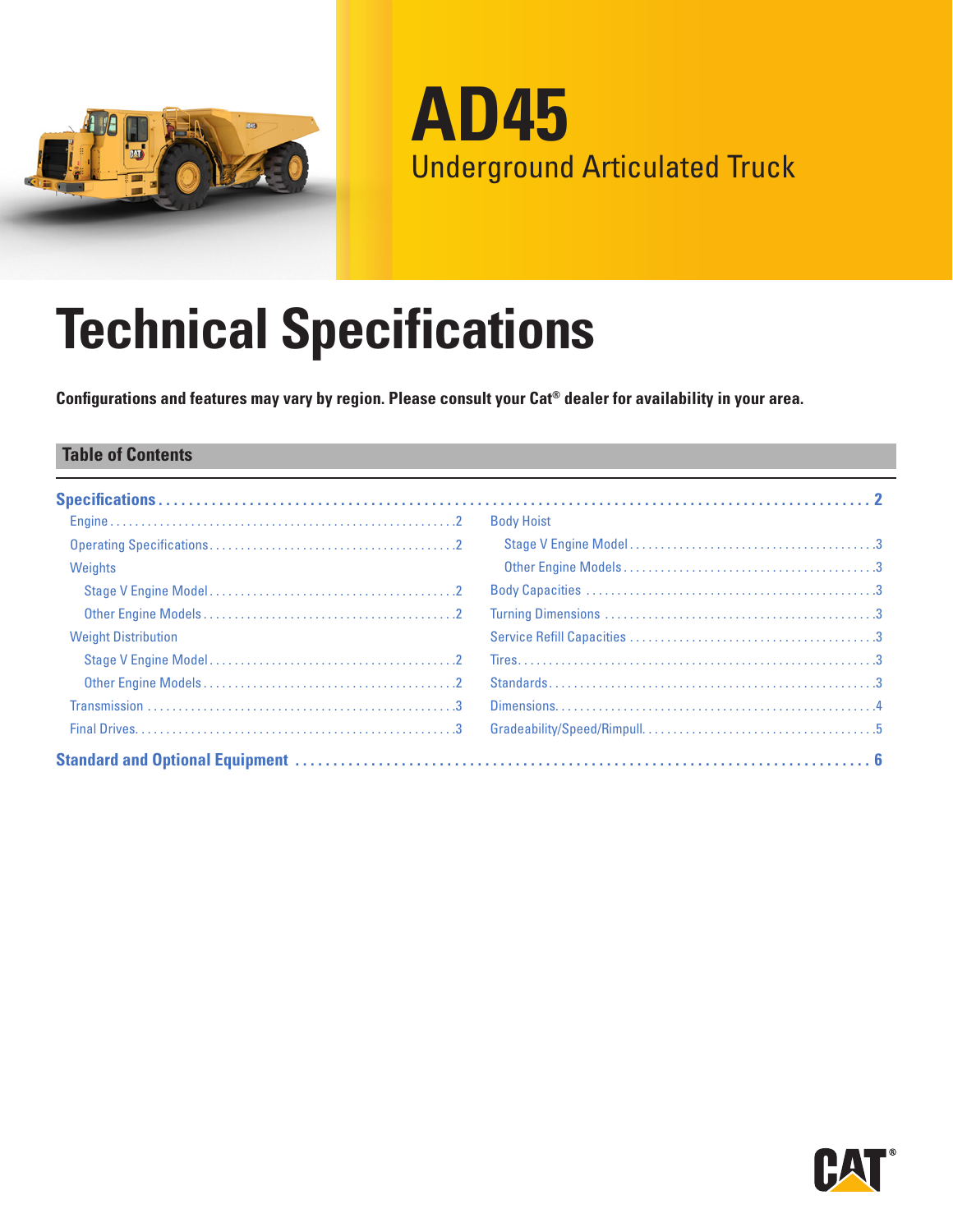<span id="page-1-0"></span>

| <b>Engine</b>                                                                          |                     |                            |
|----------------------------------------------------------------------------------------|---------------------|----------------------------|
| Engine Model                                                                           | $Cat^{\otimes} C18$ |                            |
| Engine Power – VR Engine –<br>ISO 14396:2002                                           | 433 kW              | 581 hp                     |
| Engine Power – U.S. EPA Tier 3/<br>EU Stage IIIA Equivalent Engine -<br>ISO 14396:2002 | 433 kW              | 581 hp                     |
| Engine Power – Stage V Engine –<br>ISO 14396:2002                                      | 446 kW              | 598 hp                     |
| <b>B</b> ore                                                                           | $145 \text{ mm}$    | 5.7 in                     |
| Stroke                                                                                 | $183 \text{ mm}$    | $7.2$ in                   |
| Displacement                                                                           | 18.1 L              | $1,104.53$ in <sup>3</sup> |

• Power ratings apply at a rated speed of 2,000 rpm when tested under the reference conditions for the specified standard.

- All rating conditions are based on ISO/TR14396:2002, inlet air standard conditions with a total barometric pressure of 100 kPa (29.5 in Hg), with a vapor pressure of 1 kPa (0.295 in Hg), and 25° C (77° F). Performance measured using fuel to EPA specifications in 40 CFR Part 1065 and EU specifications in Directive 97/68/EC with a density of 0.845-0.850 kg/L @ 15° C (7.05-7.09 lb/gal  $\omega$  59° F) and fuel inlet temperature 40° C (104° F).
- Minimal engine derating\* required up to 3048 m (10,000 ft) @ rated speed for Stage V engines, 2700 m (8,858 ft) for Tier 3/ Stage IIIA equivalent engines and 3505 m (11,500 ft) for Tier 2/ Stage II equivalent VR engines.
- Optional Ventilation Reduction Package available.
- Optional engine with emissions equivalent to Tier 3 and Stage IIIA is also available.
- Optional engine available that meets U.S. EPA Tier 4 Final and EU Stage V emission standards.

 $*<5\%$ 

## **Operating Specifications**

| Nominal Payload Capacity                             | $45000 \text{ kg}$ | 99,208 lb    |
|------------------------------------------------------|--------------------|--------------|
| Gross Machine Mass                                   | 88 820 kg          | 195,815 lb   |
| <b>Shipping Mass</b>                                 | 43 645 kg          | 96.225 lb    |
| (Stage V Engine Model)                               |                    |              |
| $\chi$ Chinning Mass (Other Engine Models) 42.825 kg |                    | 0.4, 115, 11 |

Shipping Mass (Other Engine Models) 42 825 kg 94,415 lb

#### **Weights (Stage V Engine Model)**

| Operating Mass*                 | $41405 \text{ kg}$ | 91,285 lb    |
|---------------------------------|--------------------|--------------|
| Front Axle                      | 29 285 kg          | 64,565 lb    |
| Rear Axle                       | 12120 kg           | 26,720 lb    |
| Operating Mass + Rated Payload* | $86405 \text{ kg}$ | 190,495 lb   |
| <b>Front Axle</b>               | $40475 \text{ kg}$ | 89,235 lb    |
| Rear Axle                       | 45 930 kg          | $101,260$ lb |

#### **Weights (Other Engine Models)**

| Operating Mass*                 | $40060 \text{ kg}$ | 88,320 lb     |  |
|---------------------------------|--------------------|---------------|--|
| Front Axle                      | 27 770 kg          | $61,225$ lb   |  |
| Rear Axle                       | $12290 \text{ kg}$ | 27,095 lb     |  |
| Operating Mass + Rated Payload* | 85 060 kg          | 187,530 lb    |  |
| <b>Front Axle</b>               | 38 715 kg          | 85,355 lb     |  |
| Rear Axle                       | 46 345 kg          | $102, 175$ lb |  |
|                                 |                    |               |  |

\*Calculated weight

#### **Weight Distribution (Stage V Engine Model)**

| Empty      |          |  |
|------------|----------|--|
| Front Axle | $70.7\%$ |  |
| Rear Axle  | 29.3%    |  |
| Loaded     |          |  |
| Front Axle | $46.8\%$ |  |
| Rear Axle  | 53.2%    |  |

## **Weight Distribution (Other Engine Models)**

| Empty      |          |
|------------|----------|
| Front Axle | 69.3%    |
| Rear Axle  | $30.7\%$ |
| Loaded     |          |
| Front Axle | $45.5\%$ |
| Rear Axle  | 54.5%    |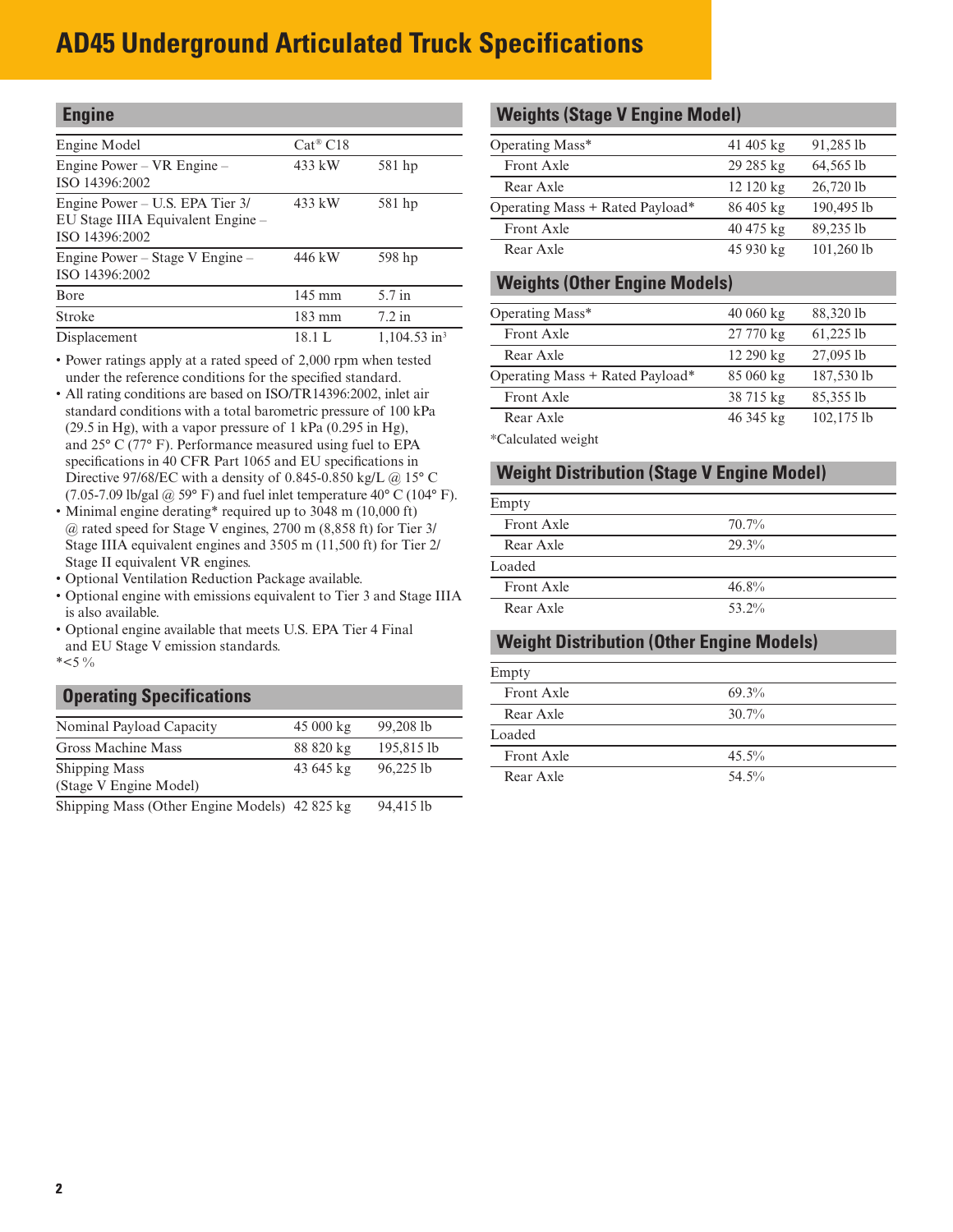## <span id="page-2-0"></span>**Transmission**

| Forward 1 | $7.0$ km/h  | $4.4$ mph  |
|-----------|-------------|------------|
| Forward 2 | $9.5$ km/h  | $5.9$ mph  |
| Forward 3 | $12.9$ km/h | $8.0$ mph  |
| Forward 4 | $17.3$ km/h | $10.8$ mph |
| Forward 5 | $23.5$ km/h | $14.6$ mph |
| Forward 6 | $31.7$ km/h | $19.7$ mph |
| Forward 7 | $42.4$ km/h | $26.4$ mph |
| Reverse 1 | $6.8$ km/h  | $4.2$ mph  |
| Reverse 2 | $9.0$ km/h  | $5.6$ mph  |

• Maximum travel speeds with standard 29.5 × R29 tires.

#### **Final Drives**

| Differential Ratio           | 3.46:1  |
|------------------------------|---------|
| Final Drive Ratio            | 5.65:1  |
| <b>Total Reduction Ratio</b> | 19.55:1 |

## **Body Hoist (Stage V Engine Model)**

| Raise            | 15 Seconds |
|------------------|------------|
| Lower            | 21 Seconds |
| Total Cycle Time | 36 Seconds |

#### **Body Hoist (Other Engine Models)**

| Raise            | 14 Seconds |  |
|------------------|------------|--|
| Lower            | 21 Seconds |  |
| Total Cycle Time | 35 Seconds |  |

#### **Body Capacities**

| Dump Body 1                 | $18.0 \text{ m}^3$ | $23.6 \text{ yd}^3$ |
|-----------------------------|--------------------|---------------------|
| Dump Body 2 (Standard Body) | $21.3 \text{ m}^3$ | $27.9 \text{ vd}^3$ |
| Dump Body 3                 | $25.1 \text{ m}^3$ | $32.8 \text{ yd}^3$ |
| Ejector Body                | $22.9 \text{ m}^3$ | $29.9 \text{ yd}^3$ |

• Heaped SAE 2:1.

#### **Turning Dimensions**

| $9420 \text{ mm}$ | 371 in   |
|-------------------|----------|
| 5310 mm           | $209$ in |
| $10^{\circ}$      |          |
| $42.5^{\circ}$    |          |
|                   |          |

\*Clearance dimensions are for reference only.



#### **Service Refill Capacities**

| Engine Crankcase with Filter         | 64 L               | $16.9$ gal |
|--------------------------------------|--------------------|------------|
| Transmission                         | 60 L               | 15.9 gal   |
| Hydraulic Tank                       | 266 L              | $70.3$ gal |
| Cooling System                       | 85 L               | $22.5$ gal |
| Front Differentials and Final Drives | 77L                | $20.3$ gal |
| Rear Differentials and Final Drives  | 83 L               | $21.9$ gal |
| <b>Fuel Tank</b>                     | 764 L              | 201.8 gal  |
| <b>Tires</b>                         |                    |            |
| Tire Size                            | $29.5 \times R$ 29 |            |

#### **Standards**

Rollover Protective Structure (ROPS)/Falling Object Guard System (FOGS) Certified Cab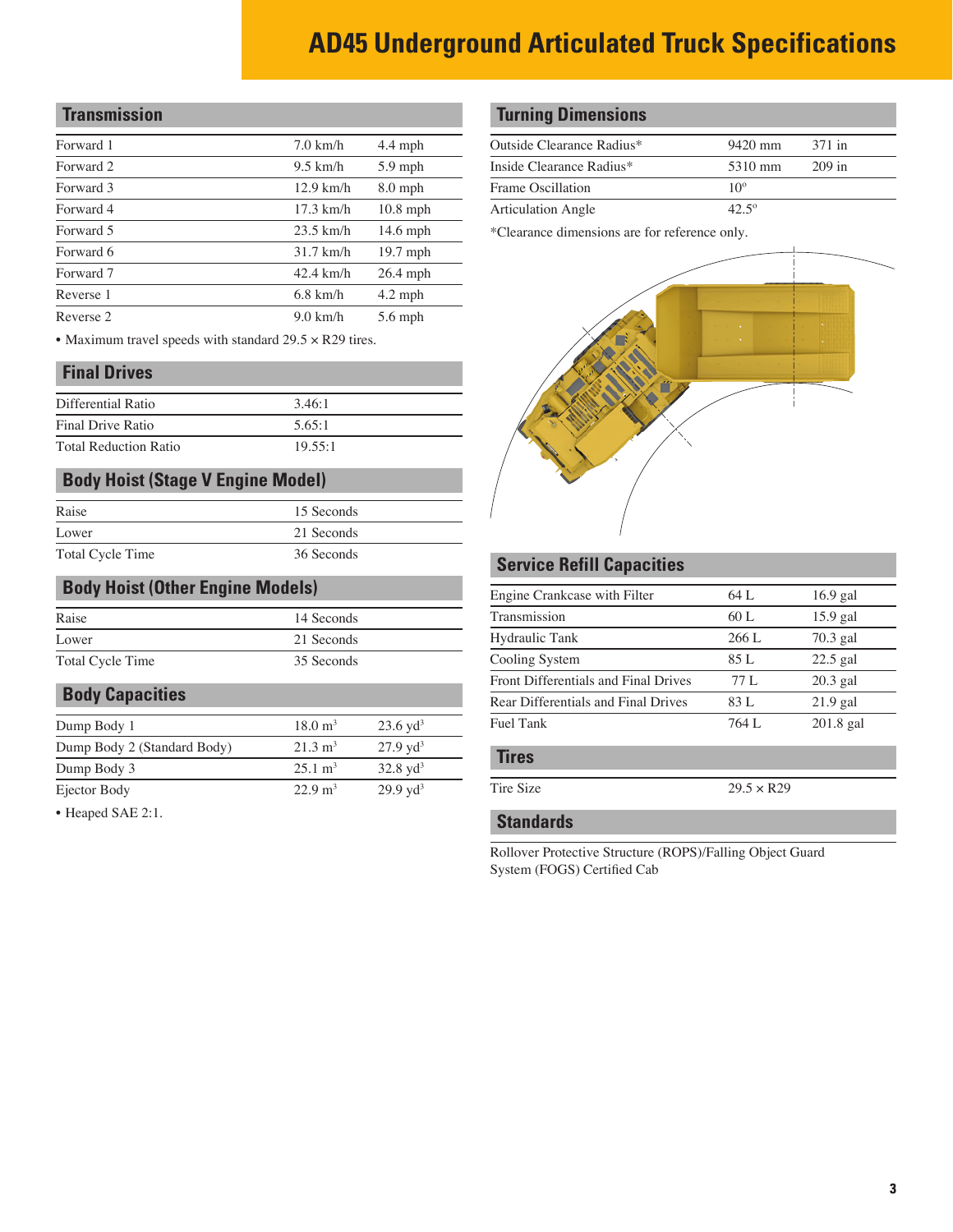## <span id="page-3-0"></span>**Dimensions**

All dimensions are approximate.



|                                               |                    | 568-7264<br>568-7256<br><b>Dump Body</b><br>Dump Body (STD) |                    | 568-7260            |                    | 568-7265            |                    |                          |
|-----------------------------------------------|--------------------|-------------------------------------------------------------|--------------------|---------------------|--------------------|---------------------|--------------------|--------------------------|
|                                               |                    |                                                             |                    |                     |                    | <b>Dump Body</b>    |                    | <b>Ejector Body</b>      |
| <b>Body Capacity</b>                          | $18.0 \text{ m}^3$ | $23.5 \text{ yd}^3$                                         | $21.3 \text{ m}^3$ | $27.9 \text{ yd}^3$ | $25.1 \text{ m}^3$ | $32.8 \text{ yd}^3$ | $22.9 \text{ m}^3$ | $29.9 \text{ yd}^3$      |
|                                               | mm                 | in                                                          | mm                 | in.                 | mm                 | in.                 | mm                 | in.                      |
| <b>1</b> Height – Top of Empty Body           | 2830               | 111.4                                                       | 3035               | 119.5               | 3181               | 125.2               | 3464               | 136.4                    |
| 2 Height – Top of ROPS                        | 2820               | 111.0                                                       | 2820               | 111.0               | 2820               | 111.0               | 2820               | 111.0                    |
| <b>3</b> Height – Body Loading                | 2720               | 107.1                                                       | 2924               | 115.1               | 3070               | 120.9               | 3177               | 125.1                    |
| 4 Height – Dump Clearance**                   | 659                | 25.9                                                        | 659                | 25.9                | 659                | 25.9                | 961                | 37.8                     |
| <b>5</b> Height – Top of Raised Body          | 6019               | 237.0                                                       | 6361               | 250.4               | 6607               | 260.1               | $\equiv$           | $\overline{\phantom{0}}$ |
| <b>6</b> Height – Ground Clearance            | 441                | 17.4                                                        | 441                | 17.4                | 441                | 17.4                | 441                | 17.4                     |
| 7 Height – Top of Load (SAE 2:1)              | 3424               | 134.8                                                       | 3628               | 142.8               | 3834               | 150.9               | 3920               | 154.3                    |
| 8 Length - Maximum Overall Length             | 11 535             | 454.1                                                       | 11 620             | 457.5               | 11 680             | 459.8               | 12 12 5            | 477.4                    |
| <b>9</b> Length – Overall Body Down           | 11 196             | 440.8                                                       | 11 196             | 440.8               | 11 196             | 440.8               | 11 325             | 445.9                    |
| <b>10</b> Length – Front Axle to Front Bumper | 3720               | 146.5                                                       | 3720               | 146.5               | 3720               | 146.5               | 3720               | 146.5                    |
| 11 Length – Front Axle to Hitch               | 1920               | 75.6                                                        | 1920               | 75.6                | 1920               | 75.6                | 1920               | 75.6                     |
| <b>12</b> Length – Wheel Base                 | 5570               | 219.3                                                       | 5570               | 219.3               | 5570               | 219.3               | 5570               | 219.3                    |
| <b>13</b> Length – Rear Axle to Tail          | 1906               | 75.0                                                        | 1906               | 75.0                | 1906               | 75.0                | 2035               | 80.1                     |
| 14 Length – Rear Wheel to Raised Body         | 1275               | 50.2                                                        | 1275               | 50.2                | 1275               | 50.2                | 1835               | 72.2                     |
| <b>15</b> Width $-$ Overall Tire              | 3020               | 118.9                                                       | 3020               | 118.9               | 3020               | 118.9               | 3020               | 118.9                    |
| <b>16</b> Width – Machine with Body           | 3020               | 118.9                                                       | 3020               | 118.9               | 3200               | 126.0               | 3200               | 126.0                    |
| <b>17</b> Width – Machine without Body        | 3020               | 118.9                                                       | 3020               | 118.9               | 3020               | 118.9               | 3020               | 118.9                    |
| 18 Recommended Clearance Width*               | 4500               | 177.2                                                       | 4500               | 177.2               | 4500               | 177.2               | 4500               | 177.2                    |
| <b>19</b> Recommended Clearance Height*       | 4500               | 177.2                                                       | 4500               | 177.2               | 4500               | 177.2               | 4500               | 177.2                    |

\*Clearance dimensions are for reference only.

\*\*Measurement taken with tailgate down for ejector body.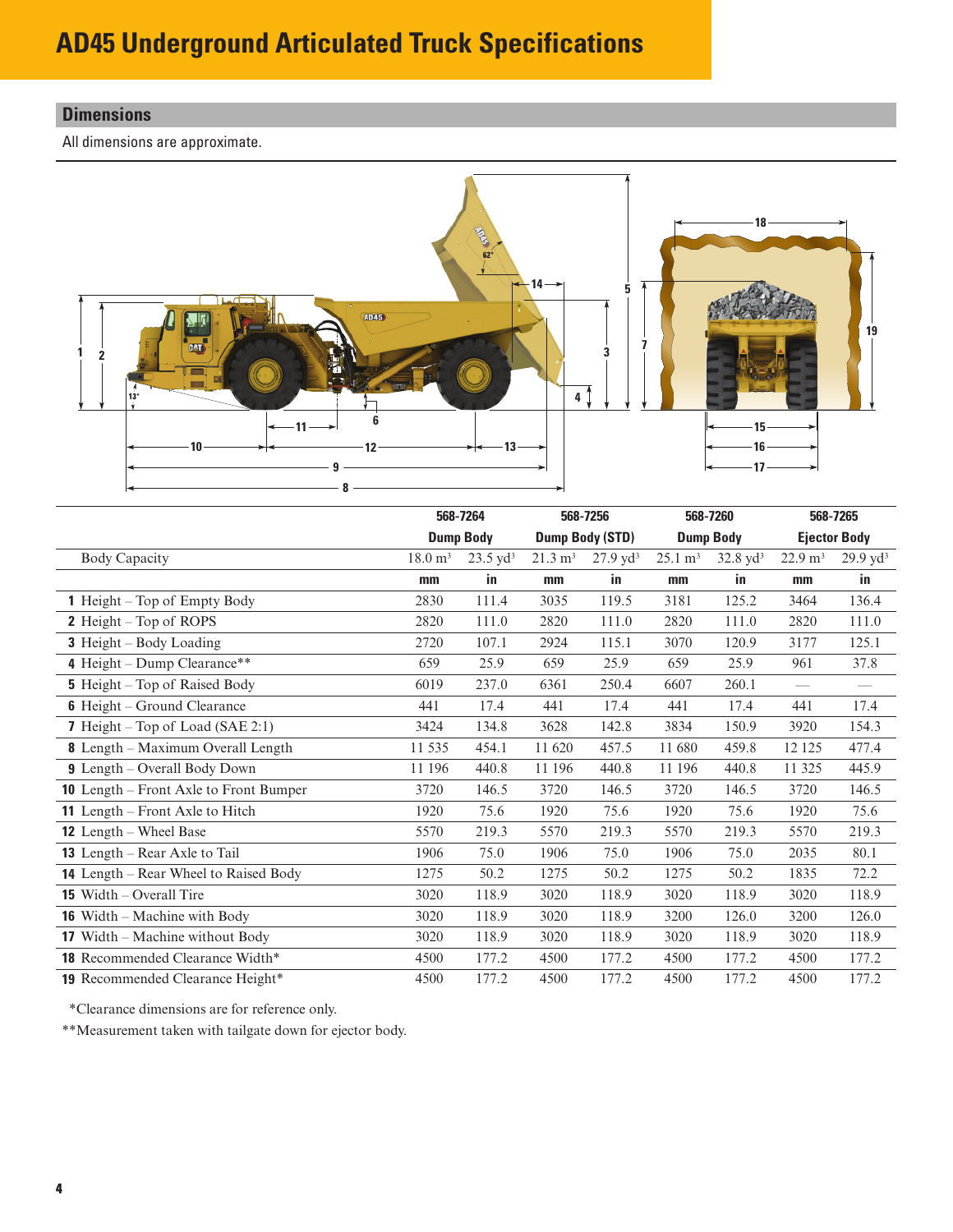#### <span id="page-4-0"></span>**Gradeability/Speed/Rimpull**

To determine gradeability performance: Read from gross weight down to the percent of total resistance. Total resistance equals actual percent grade plus rolling resistance as a general guide use 2% for rolling resistance in underground application or refer to the Caterpillar Performance Handbook. From the total resistance point, read horizontally to the curve with the highest obtainable gear, then down to maximum speed. Usable rimpull will depend upon traction available and weight on drive wheels.

#### **Typical Field Empty Weight**

**Loaded Weight**



- **1A 1st Gear Torque Converter Drive**
- **1 1st Gear Direct Drive**
- **2 2nd Gear Direct Drive**
- **3 3rd Gear Direct Drive**
- **4 4th Gear Direct Drive**
- **5 5th Gear Direct Drive**
- **6 6th Gear Direct Drive**
- **7 7th Gear Direct Drive**

**E – Empty 40 000 kg (88,185 lb) L – Loaded 85 000 kg (187,393 lb)**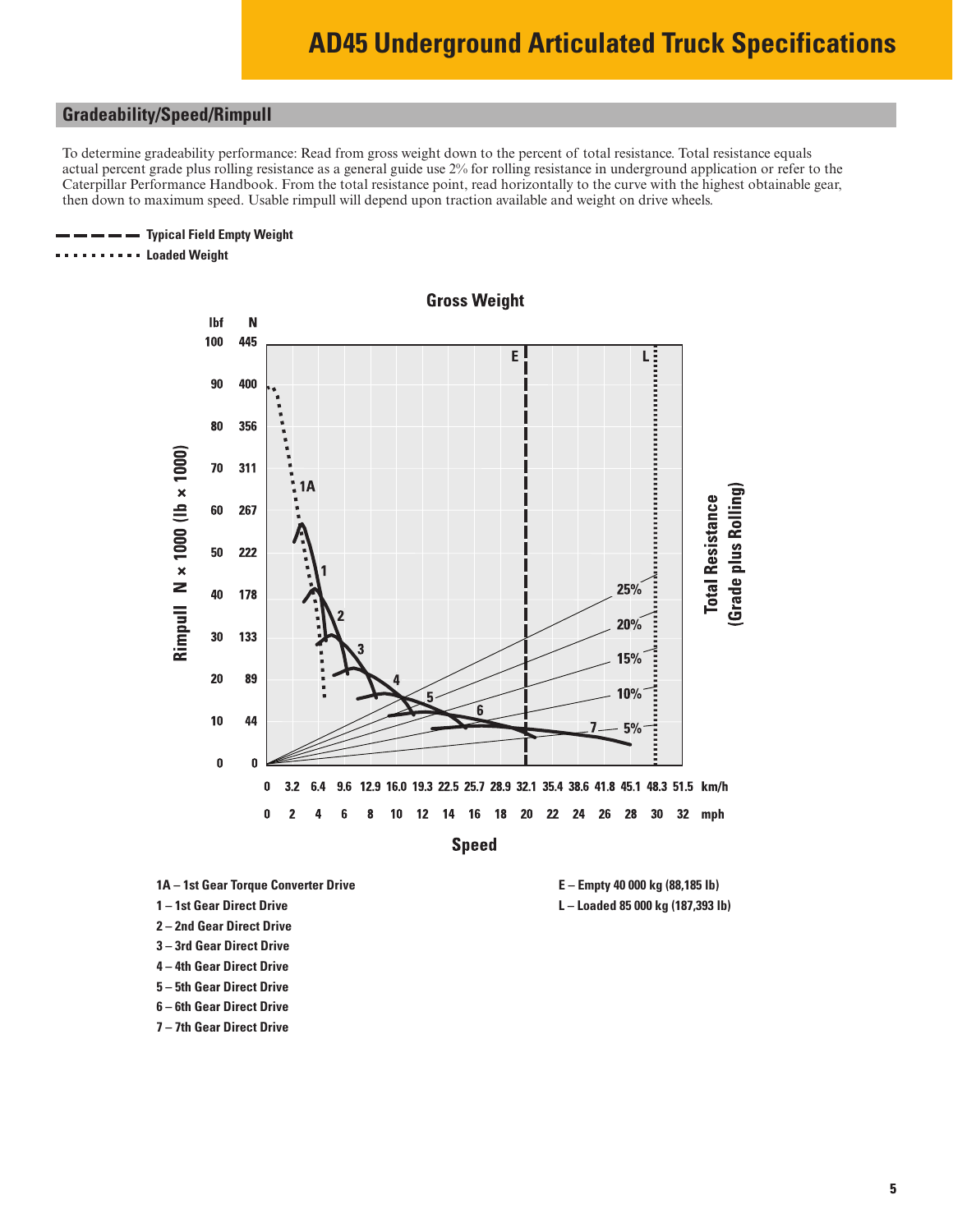## <span id="page-5-0"></span>**Standard and Optional Equipment**

Standard and optional equipment may vary. Consult your Cat dealer for details.

|                                                                                                          | <b>Standard</b>         | <b>Optional</b> |                                                                                                                                                                              | <b>Standard</b>          | <b>Optional</b> |
|----------------------------------------------------------------------------------------------------------|-------------------------|-----------------|------------------------------------------------------------------------------------------------------------------------------------------------------------------------------|--------------------------|-----------------|
| <b>POWER TRAIN</b>                                                                                       |                         |                 | <b>ELECTRICAL</b>                                                                                                                                                            |                          |                 |
| Brake retarder control, automatic                                                                        | ✓                       |                 | 12V power supply in cab                                                                                                                                                      | ✓                        |                 |
| Brakes:                                                                                                  |                         |                 | Alarm, reversing                                                                                                                                                             | ✓                        |                 |
| - All wheel disc                                                                                         |                         |                 | Alternator, 95 amp                                                                                                                                                           | $\checkmark$             |                 |
| - Oil cooled                                                                                             |                         |                 | Battery disconnect switch, ground level                                                                                                                                      | $\checkmark$             |                 |
| Control throttle shifting                                                                                | ✓                       |                 | Battery shutdown:                                                                                                                                                            |                          |                 |
| Engine:<br>- Cat C18 six cylinder diesel engine<br>- Air-to-air aftercooler (ATAAC)                      | $\checkmark$            |                 | - Ground Level Isolation,<br>In Cab Isolation Switch<br>- Ground Level Isolation,                                                                                            |                          |                 |
| Engine options:<br>- Engine, Stage V<br>$-$ Engine, Ventilation Reduction (VR)<br>- Equivalent to Tier 3 |                         | ✓               | Engine Shutdown Switch<br>- Ground Level Isolation,<br>In Cab Isolation,<br>Engine Shutdown Switch                                                                           |                          |                 |
| After-treatment options (for use with                                                                    |                         | ✓               | Circuit breaker, 80-amp                                                                                                                                                      | $\checkmark$             |                 |
| VR engine only) Diesel Particulate Filter<br>(DPF) (flow through) filter                                 |                         |                 | Diagnostic connector                                                                                                                                                         | $\checkmark$             |                 |
| Exhaust, turbo compartment shielding                                                                     | $\checkmark$            |                 | Disconnect switch, two post, ground level                                                                                                                                    | $\checkmark$             |                 |
| Fast Fill System:                                                                                        |                         | ✓               | Electric starting, 24-volt                                                                                                                                                   | $\checkmark$             |                 |
| - Coolant<br>$-$ Engine oil<br>- Fuel (dual tanks)<br>- Hydraulic oil<br>- Transmission oil              |                         |                 | Lights, LED:<br>- Headlights with dimmer switch<br>- Brake and tail lights<br>- Reversing lights, automatic when<br>reverse gear selected<br>- Work light, rear, cab mounted | $\checkmark$             |                 |
| Four wheel drive                                                                                         | $\checkmark$            |                 | Low maintenance batteries                                                                                                                                                    | $\checkmark$             |                 |
| Fuel priming aid                                                                                         | ✓                       |                 | Receptacle GP, auxiliary start                                                                                                                                               | $\checkmark$             |                 |
| Gear blockout with tray up,<br>programmable                                                              | ✓                       |                 | Starting and charging system                                                                                                                                                 | $\checkmark$             |                 |
| Ground speed limiting, programmable                                                                      | $\checkmark$            |                 |                                                                                                                                                                              | (continued on next page) |                 |
| Long life coolant                                                                                        | $\checkmark$            |                 |                                                                                                                                                                              |                          |                 |
| Parking brakes, four wheels                                                                              | $\overline{\checkmark}$ |                 |                                                                                                                                                                              |                          |                 |
| Park Brake Switch Engagement -<br>Push to Apply/Pull to Apply                                            |                         |                 |                                                                                                                                                                              |                          |                 |
| Precleaner, engine air intake                                                                            | $\checkmark$            |                 |                                                                                                                                                                              |                          |                 |
| Radiator cap manual release                                                                              | $\checkmark$            |                 |                                                                                                                                                                              |                          |                 |
| Radiator, cross flow                                                                                     | $\checkmark$            |                 |                                                                                                                                                                              |                          |                 |
| Secondary steering system                                                                                |                         | $\checkmark$    |                                                                                                                                                                              |                          |                 |
| Transmission, automatic planetary<br>power shift (7F/2R)                                                 | $\checkmark$            |                 |                                                                                                                                                                              |                          |                 |
| Torque converter with automatic lockup                                                                   | ✓                       |                 |                                                                                                                                                                              |                          |                 |

Torque converter, high altitude, 3000 m (9,842 ft) and up  $\checkmark$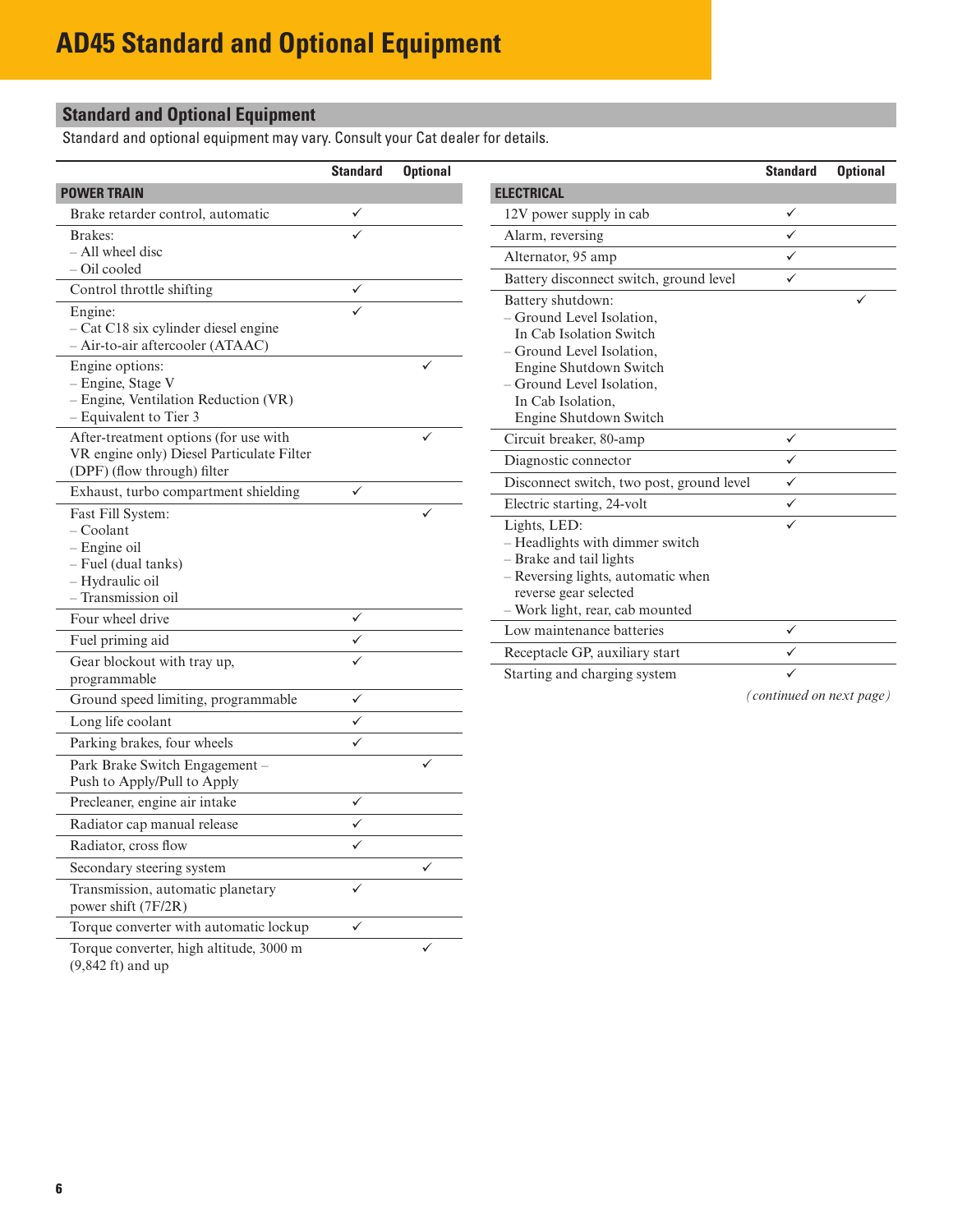## **Standard and Optional Equipment** *(continued)*

Standard and optional equipment may vary. Consult your Cat dealer for details.

|                                                                   | <b>Standard</b> | <b>Optional</b> |                                                                   | <b>Standard</b>          | <b>Optional</b> |
|-------------------------------------------------------------------|-----------------|-----------------|-------------------------------------------------------------------|--------------------------|-----------------|
| <b>OPERATOR ENVIRONMENT</b>                                       |                 |                 | <b>TECHNOLOGY</b>                                                 |                          |                 |
| Cab, ROPS/FOPS certified                                          | ✓               |                 | Product Link Elite - Machine health                               | ✓                        |                 |
| Open operator station                                             | $\checkmark$    |                 | information                                                       |                          |                 |
| ROPS/FOPS structure                                               |                 |                 | Payload:                                                          |                          | ✓               |
| Operators station ROPS/FOPS enclosed:                             |                 | ✓               | - Truck Payload Measurement                                       |                          |                 |
| $-$ Air conditioning                                              |                 |                 | System (TPMS)<br>- Remote display for TPMS                        |                          |                 |
| - Cab pressurizer and filter                                      |                 |                 |                                                                   |                          |                 |
| $-$ Dome light<br>$-$ Heater                                      |                 |                 | <b>TIRES, RIMS, AND WHEELS</b>                                    |                          |                 |
| - Radio ready compartment for radio                               |                 |                 | Tires must be selected from the<br>Mandatory Attachments section. | ✓                        |                 |
| and speakers                                                      |                 |                 | Choose from below:                                                |                          |                 |
| - Sun visor                                                       |                 |                 | $-$ Tire, 29.5 $\times$ R29 VSNT Bridgestone                      |                          |                 |
| - Window, sliding cab door                                        |                 |                 | $-$ Tire, 29.5 $\times$ R29 VSDL Bridgestone                      |                          |                 |
| Caterpillar Electronic Monitoring System                          | $\checkmark$    |                 | Rims (set of four) – five pieces, tubeless                        | $\checkmark$             |                 |
| (CEMS), dash instrument panels                                    |                 |                 | Rim identification numbering                                      |                          | ✓               |
| <b>Operator Presence System</b>                                   | ✓               |                 | Spare rim, tubeless                                               |                          |                 |
| Automatic Brake Application (ABA)                                 | $\checkmark$    |                 |                                                                   | (continued on next page) |                 |
| Electric horns                                                    | $\checkmark$    |                 |                                                                   |                          |                 |
| Gauges, brake pressure                                            | ✓               |                 |                                                                   |                          |                 |
| Gauges:                                                           | $\checkmark$    |                 |                                                                   |                          |                 |
| - Engine coolant temperature                                      |                 |                 |                                                                   |                          |                 |
| - Transmission coolant temperature<br>- Hydraulic oil temperature |                 |                 |                                                                   |                          |                 |
| - Fuel level                                                      |                 |                 |                                                                   |                          |                 |
| - Speedometer                                                     |                 |                 |                                                                   |                          |                 |
| - Tachometer                                                      |                 |                 |                                                                   |                          |                 |
| Indicator lights:                                                 | $\checkmark$    |                 |                                                                   |                          |                 |
| $-$ Alert warning light                                           |                 |                 |                                                                   |                          |                 |
| - Body up position warning                                        |                 |                 |                                                                   |                          |                 |
| - High beam                                                       |                 |                 |                                                                   |                          |                 |
| - Residual brake pressure warning<br>$-$ Retarder application     |                 |                 |                                                                   |                          |                 |
| $-$ Turn signal                                                   |                 |                 |                                                                   |                          |                 |
| Low hydraulic level warning                                       | $\checkmark$    |                 |                                                                   |                          |                 |
| Mirrors, rear view                                                | $\checkmark$    |                 |                                                                   |                          |                 |
| Seat, suspension operator seat with                               | ✓               |                 |                                                                   |                          |                 |
| retractable seat belt                                             |                 |                 |                                                                   |                          |                 |
| Seat:                                                             |                 | ✓               |                                                                   |                          |                 |
| - Suspension seat Cat Comfort TLV2, vinyl                         |                 |                 |                                                                   |                          |                 |
| - Suspension seat tee, mechanical                                 |                 |                 |                                                                   |                          |                 |
| Seat cover:                                                       |                 | ✓               |                                                                   |                          |                 |
| - Tee and Cat Comfort TLV2                                        |                 |                 |                                                                   |                          |                 |
| - Seat cover, companion                                           |                 |                 |                                                                   |                          |                 |
| Seat, trainer/passenger with seat belt                            | ✓               |                 |                                                                   |                          |                 |
| Steering wheel, tilt/telescopic                                   | $\checkmark$    |                 |                                                                   |                          |                 |